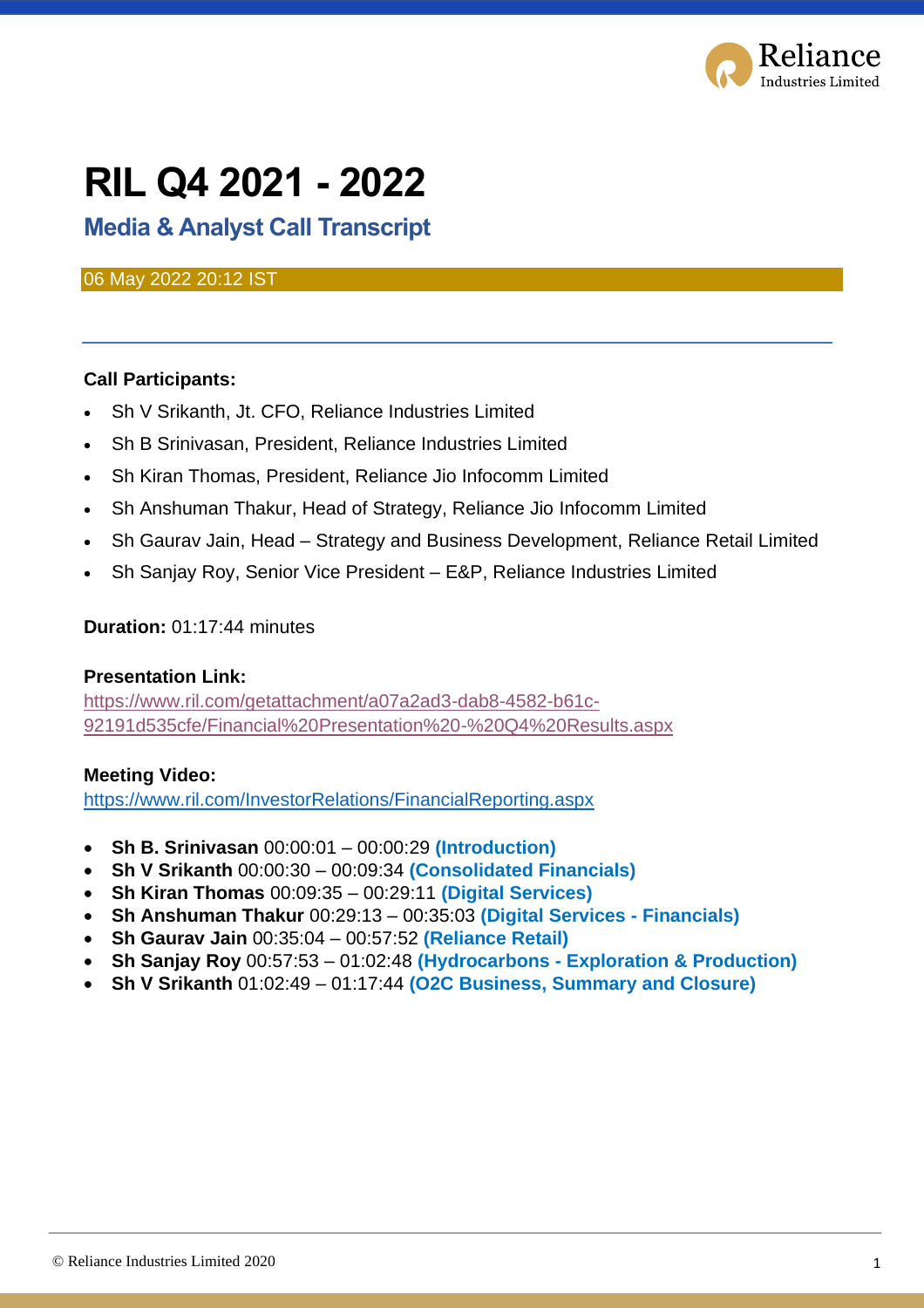

## Transcript:

#### **Sh B. Srinivasan** 00:00:01 – 00:00:29 **(Introduction)**

Good evening everyone and first of all want to apologise for the slight delay in the start of the fourth quarter FY 22 financial business presentation. As always, we have V. Srikanth to begin with.

#### **Sh V Srikanth** 00:00:30 – 00:09:34 **(Consolidated Financials)**

Thanks. Ladies and gentlemen, so let me start off with the FY 22 highlights. Record annual earnings, EBITDA consolidated Rs 1,26,000 crore is up 9% year-on-year and net profit at close to Rs 68,000 crore, a 26% yearon-year growth. And you may also see that the five-year average CAGR for both EBITDA and profits are close to 18%.

Strong growth in earnings, despite the unprecedented volatility and the dislocation that we saw in the energy markets. Consumer business gross revenue now Rs 3,00,000 crore, and the EBITDA crossing Rs 50,000 crore. Highest ever store sales, a lot of momentum on the digital commerce side, subscriber addition and an uplift in ARPU. Oil and gas also did well, seven-year high EBITDA. KG D6 production in excess of 18 MMSCMD.

Our focus on product liability management continues in terms of optimization of finance costs. You look at each of the businesses for FY22, starting with retail EBITDA Rs 12,423 crore. Again, revenues up 27%, EBITDA 26%. We crossed the 15,000-store benchmark. We have been adding about seven stores a day. Our registered user base is now 193 million customers, which is up 24%. And as you have noted, we continue to invest in structuring our brands portfolio offerings and capabilities.

On the digital side revenues of Rs 100,000 crore, and EBITDA of Rs 40,268 crore, revenues up 11% year-onyear, EBITDA up 18% year-on-year, ARPU at Rs 168, which is up 31%. EBITDA margin for JPL 48%, which is a very big expansion of almost 400 basis points. JioFiber is now the largest broadband provider in India, within two years of launch, and both the data traffic and voice traffic continue to grow, growing by 46% and 11%, respectively.

On the O2C side, Rs 5,00,000 crore of revenues and Rs 52,017 crore of EBITDA. This is sort of up 56%, EBITDA up 38%. This year, and if I do need to reread, so high utilisation across sites with volumes of 7.2%, really on the back of strong fuel margins that we have seen because of higher demand gas-oil switching, refinery closures.

For us Feedstock flexibility, which is one of our inherent strengths. Has meant that we were able to maximise our lights, light feed cracking economics. Also, we completed the restructuring of the gasification asset as well as signed the shareholder agreement with TA'ZIZ for EDC and PVC.

On oil and gas side, Rs 7,500 crore revenue and Rs 5,500 crore in EBITDA. This is EBITDA is up 21x, revenues is up 3.5x. As you know, Satellite cluster was commissioned actually ahead of time. Production now as I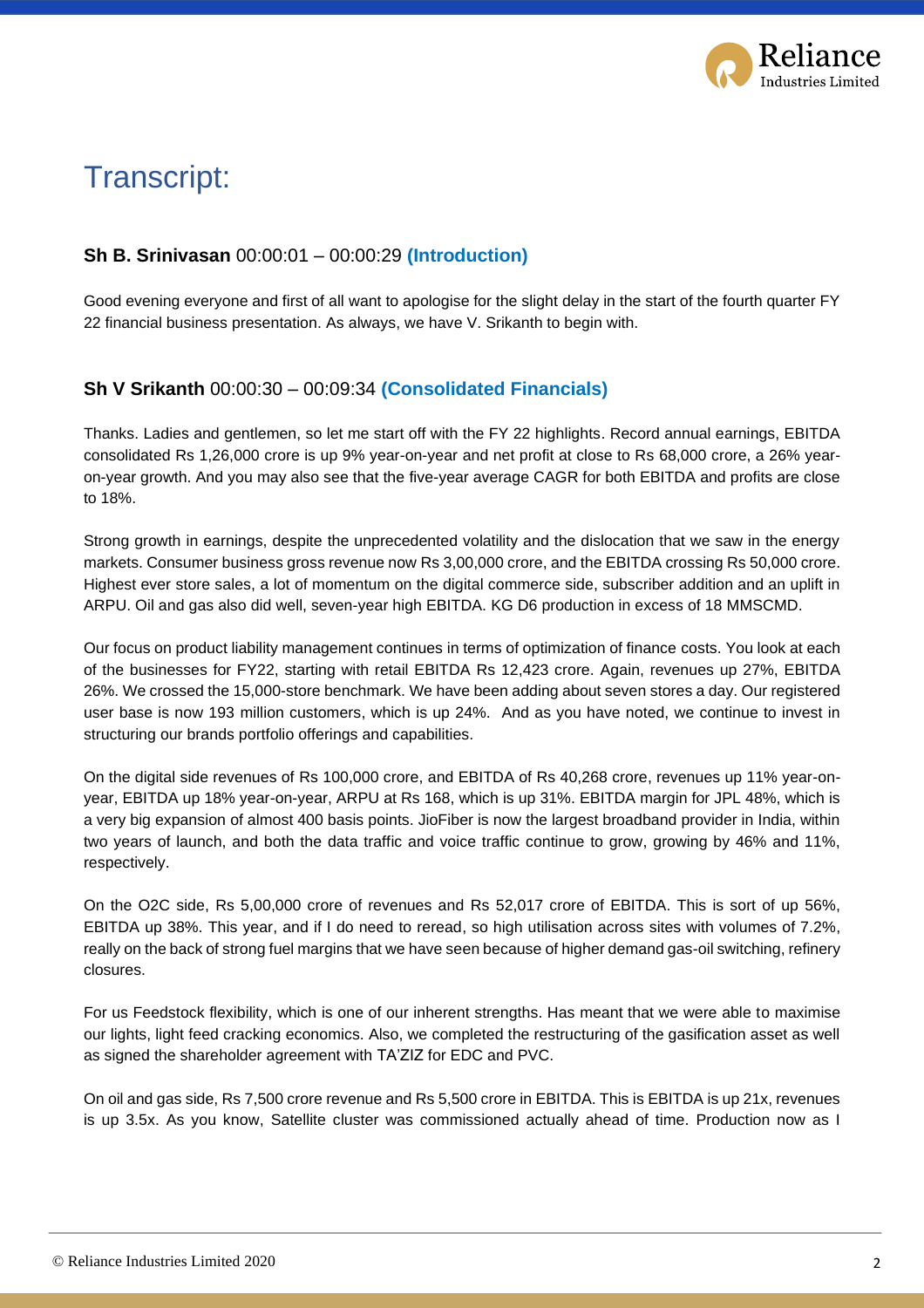

mentioned 18 MMSCMD, which is approximately 20% of India's gas production, and we completed the exit of Shale gas in Eagle Ford.

So, if you look at FY22 at a glance, revenue is up 47% and EBITDA 28%. All businesses contributed to both revenues and EBITDA. Also, you would have seen that there has been significant savings and finance cost down 31% and net profits at Rs 67,845 crore up 26% despite higher depreciation and tax. Standalone RIL net profit was Rs 39,084 crore, which is again up 32%.

Just a quick bridge between for FY22 versus FY21. As I was mentioning every business has contributed to the increase and the bulk of it, of course, coming from O2C with Rs 14,552 crore, which is 52 per cent of the incremental EBITDA, on the back of higher fuel cracks, especially mid-distillates and also higher volume.

Oil and gas ramp up in KG-D6 and improving price realisation explains the Rs 5,000 crore. Rs 2,581 crore increase from Retail on the back of expanded footprint and the traction that we have seen in digital commerce and Digital Services contributing Rs 6,233 crore. This is on the back of continuing customer momentum and also the jump in ARPU both of them boosted performance.

So, this is a five-year CAGR. I touched upon it my first slide, but it really highlights the fact that there's been strong growth after the FY20, and then you can see the FY21 being lower but very strong growth that we have seen in aggregate revenues. So effectively 29% EBITDA growth and which is now in excess of Rs 1,25,000 crore.

So, this is the performance for the quarter. Rs 2,32,539 crore Q4 revenue and Rs 33,968 crore of EBITDA, this is 35% and 28% up respectively. And, of course, revenues were led by O2C and Retail. On the overall side, year-on-year all segments contributed to the profitability and net profits also up sharply 27%.

When we see from a quarter-on-quarter point of view, revenues were up by 11% or more because of O2C there because of the strong energy prices. EBITDA has been stable despite the operational challenges and net profit pre-exceptional was up 2%. Lower finance costs partially offset by higher deposition and standalone RIL profitability at Rs 11,094, which is up 9% quarter-on-quarter basis.

So, the bridge on what that is for 4Q 22 v/s 4Q 21. And again, the contribution coming from O2C and oil and gas and Retail you're seeing the ramp up in New Commerce and stores, but it was partially offset by the Omicron variant that we saw. And on digital services we are seeing year-on-year improvement of 31% in ARPU led by customer engagement and the tariff hike that we saw. So overall strong growth again 28% growth year on year with contribution from almost all segments.

This is the QoQ bridge that is the sequential quarter. And you can see that O2C Rs 711 crore firm despite volatility caused by Ukraine conflict on the back of fuel cracks that we saw, and this offset some of the weakness in the downstream that we saw. Oil and gas is lower slightly because of the lower EBITDA because of the exit of Shale gas. Retail we saw some impact of headwinds posed by COVID in January and also lower investment income. Digital Services was strong. We saw strong gross customer addition there and also ARPU on the back of the tariff hike and on the other side, this really reflects lower investment portfolio and the defensive repositioning that the debt portfolio for higher yields. Shows that stable EBITDA with strong performance on the digital side.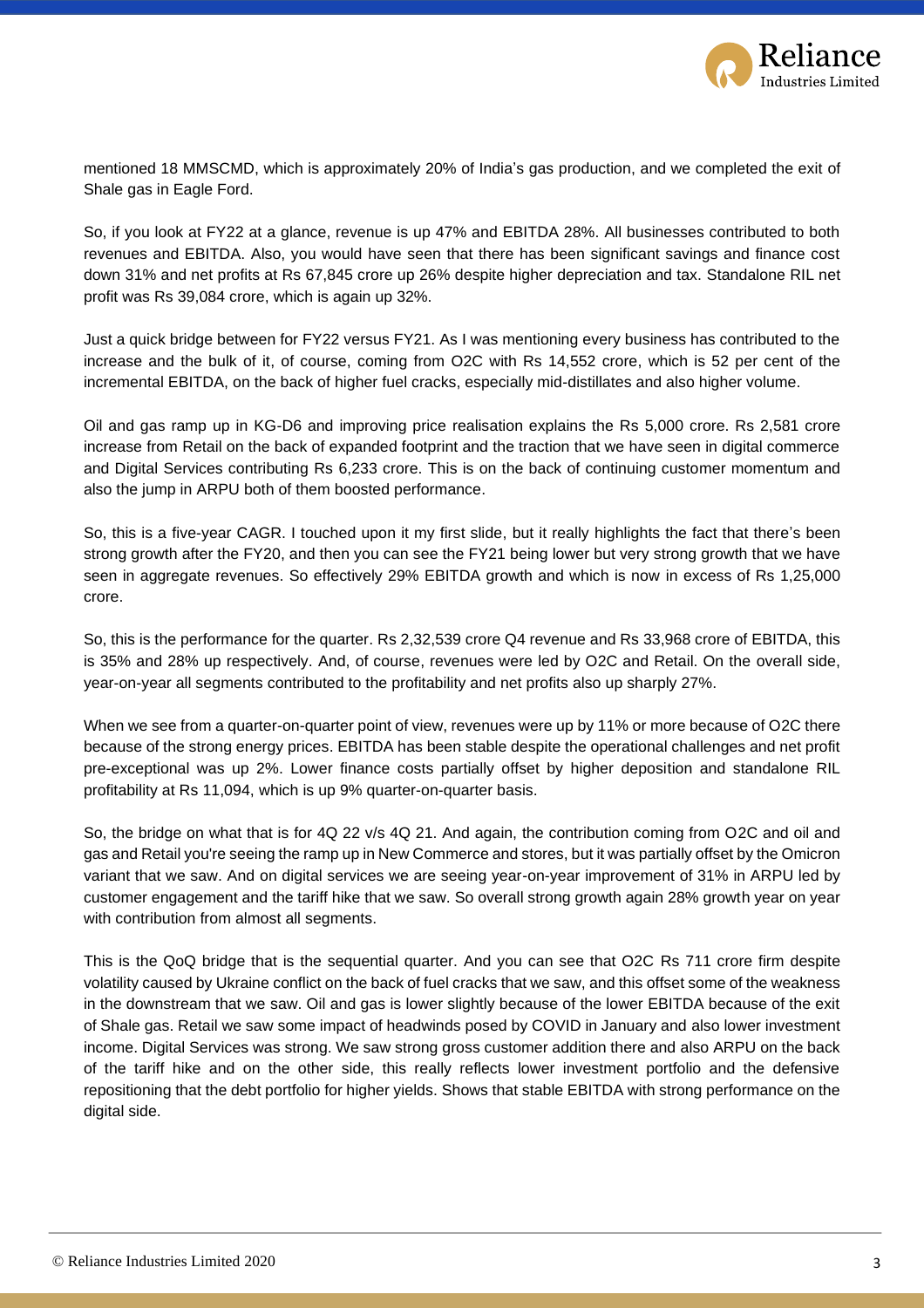

And coming to the balance sheet side net debt that is Rs 34,815 crore versus Rs (3,585) crore. On the other side, and as you can see, the net debt reflects the change because of refinancing of high-cost spectrum liabilities of Rs 30,791 crore with cost effective market borrowings. That is really the swing, and you know this position, which will help us advance our existing and new businesses.

#### **Sh Kiran Thomas** 00:09:35 – 00:29:11 **(Digital Services)**

Okay, thank you. So, kicking off, as you know, the strongest portfolio within JPL as we start talking about it. Very well established in the connectivity ecosystem, spanning mobility home and enterprise, of course with a slew of digital services also coming into play in the recent past. Looking at our historical businesses which have been running along as leaders in our country, it has been a phenomenal year of further strengthening our leadership across all of the connectivity segments. If you look at mobility, we are undisputed number one when it comes to revenue and subscriber market share. In terms of the adjusted revenue, market share we have now in excess of 45%. In terms of our mobile subscriber market share, approaching 55%. So, by any token, really good set of numbers. We continue to maintain our leadership when it comes to the quality of mobility broadband service. We continue to be number one as we have been for many years now – number one in the average download speed across the country, as per the TRAI myspeed data.

Also, home is now picking up although it was a tough couple of years if you look at the COVID situation and all the lockdowns. But through it all, we have emerged as the number one FTTH, or fibre to the home service provider. And this is just within two years of launch in a very tough environment. And today, we have in excess of 5 million homes already connected on our FTTX service. And as we come out of the pandemic, we would look for the pace of growth in this area to further accelerate.

And for the next slide. I think the real secret through the reason why we continue to be the leader and further strengthen our leadership position has always been our customer centric approach. And when we talk about customer centricity, it is obviously not just a word, there are many dimensions to this that we live every day, everything from keeping our offer and our services extremely simple. As you may all know, we entered this space with a very, very simple set of plans and a very simple offer and we continue to keep our products and services extremely simple for our customers to understand. Of course, India being India, we offer our services in a number of very easy to understand user interfaces, which is supporting all of the major languages in India. And of course, the transparency of having no hidden charges in terms and conditions – I think we've been a pioneer in this space, and we believe that has really communicated our proposition to all Indians in the simplest possible manner.

Of course, the trust factor is always there. We are known for a very high degree of service availability, reliability and trust when it comes to our core service. We are reachable through multiple touch points which are convenient to our customers and always available to help our customers as and when they need any assistance from us. When it comes to our value proposition, again, we have established a very clear proposition for providing the best value for money, not just in India but globally. As far as possible, we try to further add value to our clients by offering a number of additional value-added services even within our basic tariffs. And if you look to our investments, all of these are feature-rich. We have a no-legacy network, which is continuing to improve, and we are upgrading towards a pan India 5G rollout. Network is ready for 5G as we speak, and it has been right from the day we launched. All of our solutions are digital first, which means we are well positioned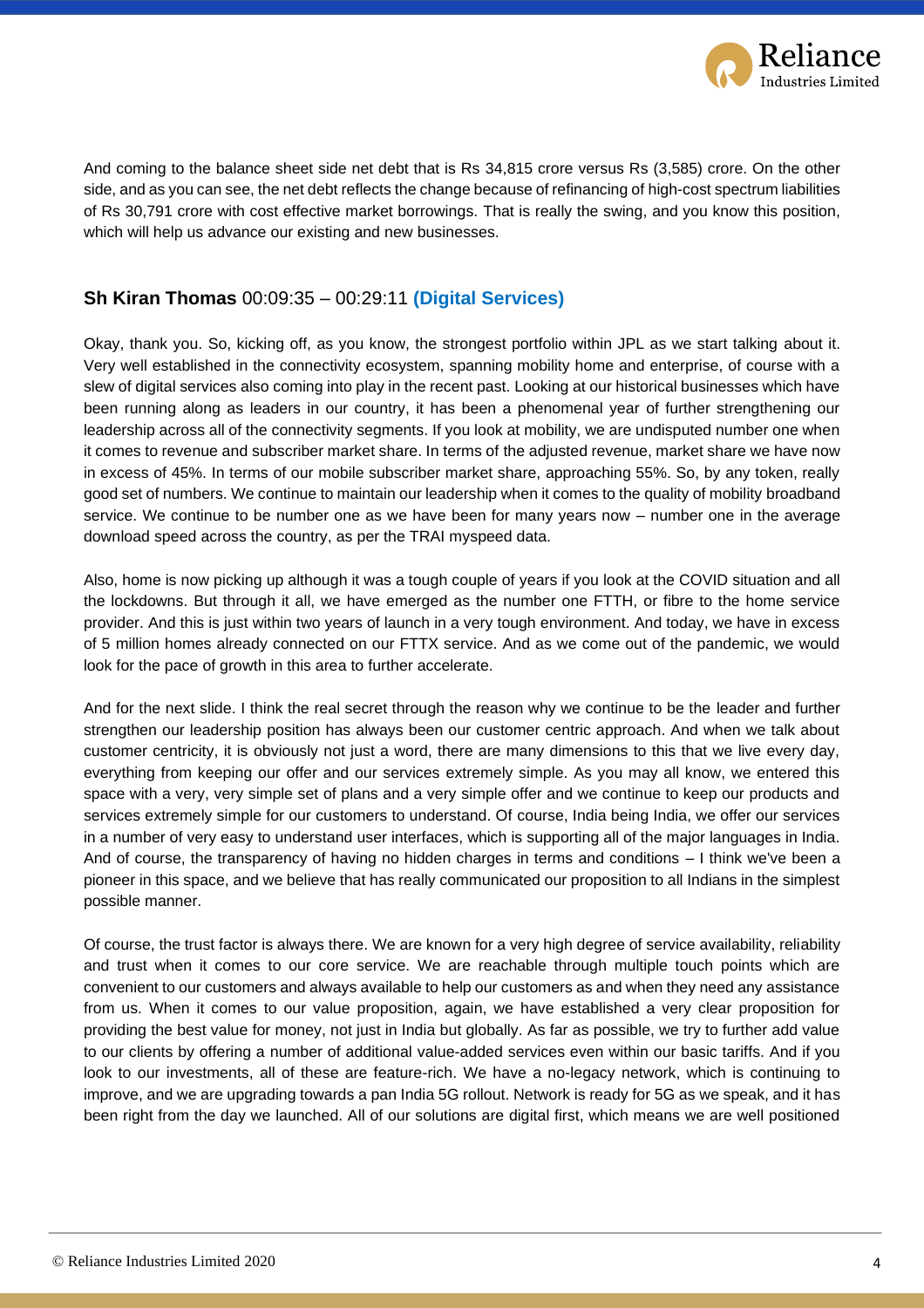

as people adopt smartphones and digital solutions. We are innovating every day, thanks to the digital capabilities of the group.

And through it all our purpose and our passion right from day one has been to bring about what we call digital life for every Indian. So, all of these put together strengthens our customer centric approach in everything that we do. Again, looking at the entire lifecycle and really understanding the customer pain points, and trying to solve or help our customers accomplish their mission at every stage of their lifecycle with us, everything from discovering our services, whether physically, at home or online, through social media, through all of these, really communicating our proposition and making it really easy for customers to discover what we offer, simplifying the buying experience. Of course, we have one of the largest distribution channels, what we call our digital physical omni-channel approach. We are we are now firing an associate network which we pioneered during the COVID pandemic lockdown. So, we again have these light onboarding journeys that we are pioneering, further expanding our reach to our customers.

And of course, customers today also have the choice of having our SIMs delivered to their home, and of course our connections also very easily provisioned by our agents who visit the home and connect in a very short period of time. The on-boarding experience itself is very simple, again, pioneering the eKYC, dKYC approach, making it very easy for people to understand what services they want, very simple installation experience like I mentioned and a very easy process for happy customers to refer, and onboard other customers into creating that viral effect. When it comes to making payments, we offer, like I said, the highest value for money tariffs anywhere in the world. And to make those payments, we support a whole slew of payment methods. Of course, now including our partner WhatsApp as they introduce payment on their platform as well. And again, an omnichannel approach to care. Of course, we are self-care first through MyJio, as we've been for many years now. But their customers do need a human touch. We have everything from the chat channel to voice and email, and all of those channels which are available to our customers 24/7.

Next slide please. Speaking a little bit about the other pillar of our success for continued leadership in this space, which is our network architecture. Like I said, it has been a no legacy network architecture from day one, a pan-India network which is carrying probably the highest amount of traffic on our mobility network and obviously more traffic coming online through our fixed-line network as well. It is a highly distributed network to begin with, but we believe that as we go into 5G, relatively speaking, we need to go deeper. So, as we speak, we are improving our network infrastructure to take it much closer to the points of consumption, much closer to our customers. So, we are really creating a deep-edge topology that we are now rolling out in preparation for 5G rollout, which we expect to happen very soon. What that means is, we will be much closer to the customer, through these additional points of presence. Obviously, we'll be making our network architecture even more resilient. And because of the proximity of our network to the customer, or the edge fabric to the customer, we can now push compute from our data centers to the edge, and much closer to where the customers need that compute, especially enterprises, for that compute to be placed.

And all of this is made possible through a cloud-first cloud-native approach that we are rolling out, including, the 5G and beyond network functions themselves which are cloud native. And obviously all the applications which will write on top of it would also be cloud native. And we expect that all of this would further enhance our service availability, our ability to provide compute and connectivity much closer to where it is needed, at the edge, and really power a new generation of extremely low latency services, thanks to the to the 5G capabilities of the 5G network, as well as the ability for the compute to be much closer through the edge fabric.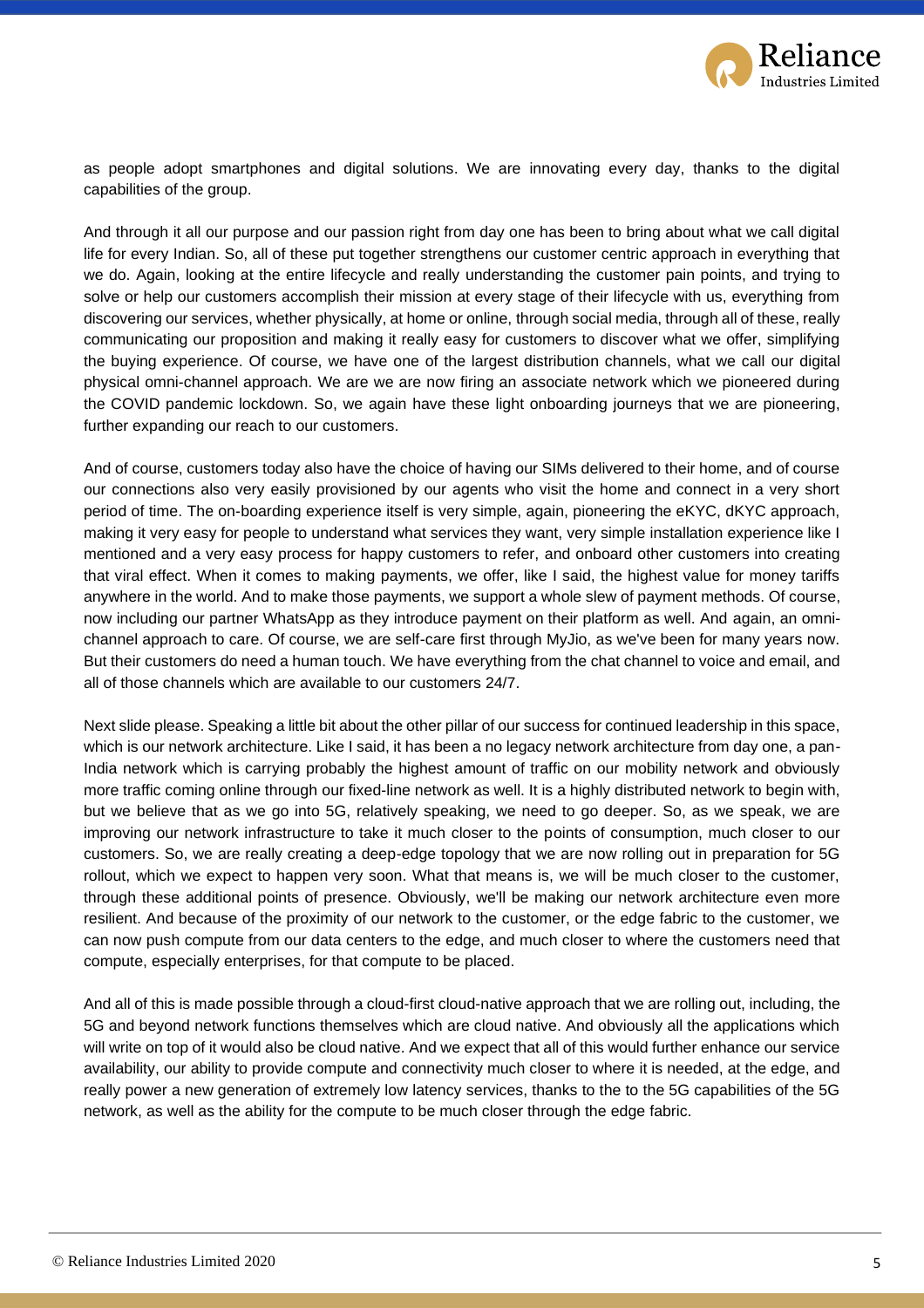

Next slide. If you look at JioFiber, which is now the other pillar after mobility, like I mentioned, JioFiber has very steadily scaled up and today we have connected more than 5 million homes within two short years of launch, despite multiple lockdowns and other constraints because of COVID. But over the past few months, obviously the pace of home connections has accelerated substantially. Obviously, we believe we are pioneering the next generation fixed-line infrastructure in the country, thanks to the deep fiber assets that we are that we are laying across our nation. And if we just look at our performance over the last year, we were contributing to nearly twothirds of the total industry wide connections that were provided over the last year. Put in other words, we have done twice the number of connections that the rest of the industry put together, when it comes to fiber connections.

Next slide. Also, what you have done is, the early adopters for JioFiber, our relatively premium customers, for whom our initial slew of prepaid tariffs were probably not their preferred way of paying for paying for these services. So, now we have introduced a rich portfolio of postpaid plans, all of which have a slew of add-on content. And along with our fiber connection, we are also providing a Jio set-top box to enable all of that content to be viewable on the large screen have a home for a very attractive price of just 100 rupees that customers have to pay, in addition to their fiber tariffs on a monthly basis. And the Jio set-top itself, we are offering to all of our fiber customers at a zero-entry cost – and by zero we mean literally zero, so obviously no extra outlay from the customer of any kind. As you see on the graphic to the right, customers get high-speed internet as well as hundreds of on-demand channels, more than 14 leading over-the-top content applications, and even communication services like video calling on the TV all bundled for that postpaid tariffs that customers can take from us.

Next slide. Again, the third pillar, this is targeted at enterprises. So obviously Jio's focus since its initial days has been making sure that our communication services are available, first to consumers and then to homes. But the enterprise focus has been steadily increasing over the over the years. And if we look at our readiness to offer a rich set of solutions to enterprises, it subsumes everything from the ICT stack, which includes equipment, gateways, which are now fully software defined, the end-to-end infrastructure that is needed for that communication stack to be delivered. Everything from connectivity to like I said cloud compute, and now increasingly edge compute. And for the Internet of Things that now industries are adopting industries and consumers are adopting, again, both the infrastructure and the NBIoT network.

And in addition to that, the solutions that most enterprises require when it comes to communication and collaboration on our own and through partnerships with partners like Microsoft, and a number of other horizontal solutions like security as well as industry specific vertical applications. All of these, we are now well positioned to offer. Very innovative model of how we are offering it, in most cases enterprises have had to outlay a lot of CapEx to set up this stack, irrespective of the partners whom they dealt with. So Jio is stepping up to ensure that we migrate our enterprises from a CapEx to an OPEX model for using as they require, which also means that we take on the responsibility of upgrading most of these technologies for our customers, which means our customers can enjoy a very low technology obsolescence. And where required, we are also able to step in, because we ourselves are a very large operator of a lot of complex technologies. Many of those services, we are able to offer to external customers as well as managed services.

Also, like I said, our approach has been to offer, obviously our own services that we have developed internally, but also through partnerships. And what we are now working on introducing very shortly is a digital marketplace where we can bring a curated set of applications from very select partners. Everything from horizontal applications that enterprises require also to industry specific vertical solutions. And all of these covering almost all the functionalities, which are needed by enterprises, including the functionalities which are needed for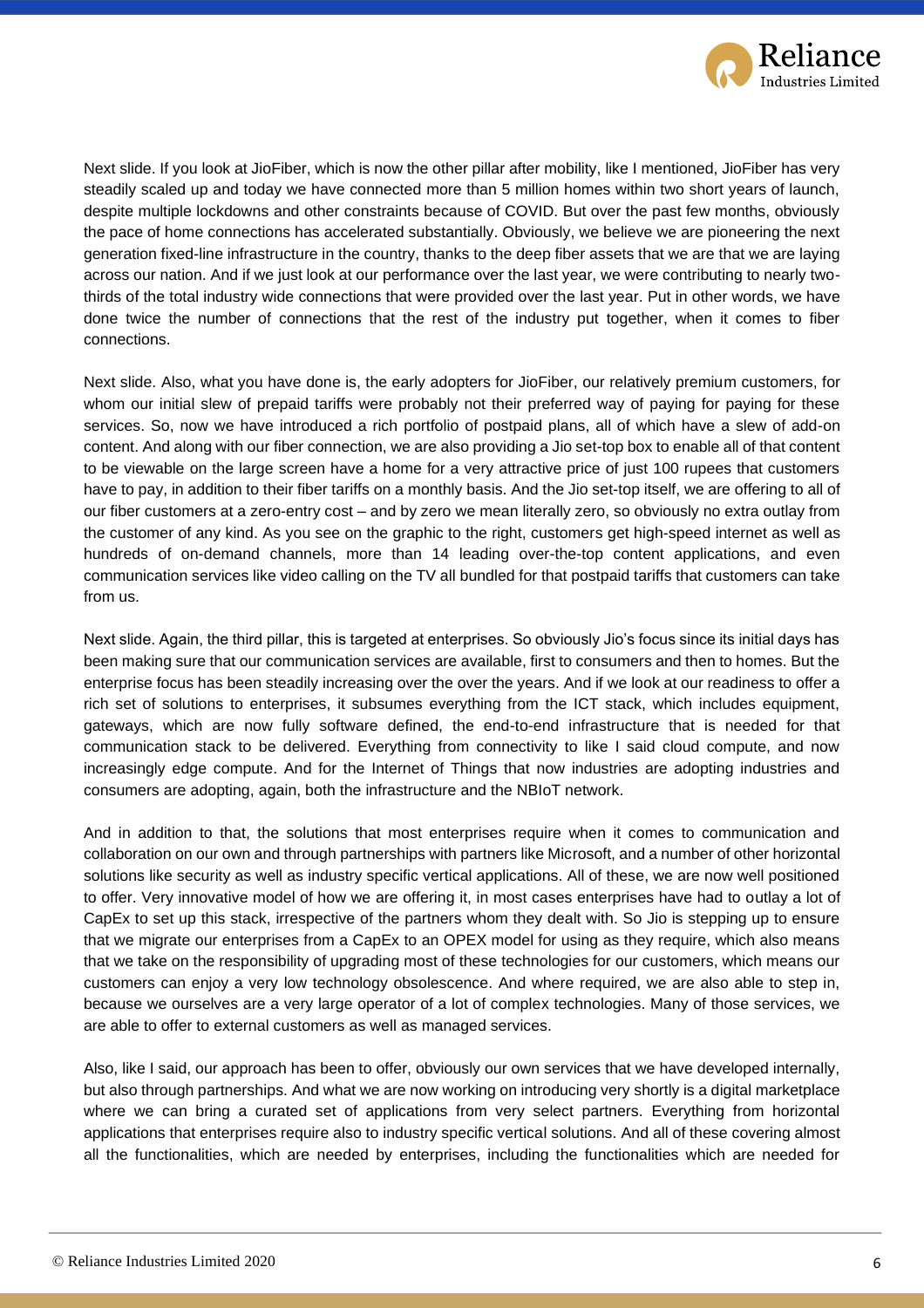

commercial Playstation and e-commerce. So that is really something that we are now working to introduce to our enterprise customers in addition to connectivity.

We also we also continue to enhance our technology ecosystem through a number of partnerships. On this slide, we are just calling out a few of the prominent partnerships that we have entered into recently. The first one is with a company called Glance, who have been a global pioneer to bringing in an AI driven experience to what is considered to be a dead property, which is the lock screen of your phone. So, what Glance has done is to bring in relevant content that people can consume even while their phones are in locked mode. So really converting the last screen of the phone into a very usable and valuable property for end users. We have invested 200 billion US dollars in Glance, because we believe in the potential of this platform, not just for Indian customers but for global customers. And obviously there is a close integration that we are doing with them for all of the devices that we ourselves are building, including the JioPhone next line of smartphones.

The second company we want to highlight is a company called Two Platforms. A very interesting company, which is in the space of Artificial Reality. Which means that they can create AI powered digital humans, whether it in voice or video mode, and also create artificial spaces, all of which have multiple applications everything from communication, to creating human personas, to creating very immersive spaces, including for gaming. Again, we have invested 15 billion US dollars for a 25% stake in this company.

The third one we want to talk about is a company called ACS satellite again. JPL and SCS announced a joint venture. Delivering a constellation of high-performance satellites over India, targeted at providing satellite-based broadband services. This multi-orbit network of satellites will enable us to further deepen, almost create a ubiquitous capability to offer multi-gigabit links, irrespective of where anybody may be in India. Likewise, we also continue to strengthen our undersea cable portfolio. Again, we have joined a new cable system called IAX, which is connecting Maldives directly to India and to Singapore. This is obviously in addition to all of the undersea cable assets that we already have, again, positioning Jio to become not just a strong local player but also a strong regional player in this part of the world.

Finally, some recognitions. Of course, this is just a sampling of all the recognition that we have received globally, which is good to know that in addition to obviously our customers and partners, we are also getting some recognition from the from the industry broadly. If you look at our presence in the TIME 100 most influential companies globally, where Jio Platforms featured. If you look at Brand Finance, where we are number five in the top strongest brands globally and obviously number one in India. If you look at Fast Company, number one in India and again in the top 30 globally. And obviously from a slew of partners like TM forum, Aegis Graham Bell awards and so on. So, all of this obviously is icing on the cake. I think we derive true satisfaction from what we are able to deliver to our customers and obviously adding value to the country with respect to the digital life that we are providing. But also, global recognition is obviously the icing on the cake when it comes to the past year, which has been great. With that, I will hand it over to my colleague Anshuman.

#### **Sh Anshuman Thakur** 00:29:13 – 00:35:03 **(Digital Services - Financials)**

Thanks Kiran.

Coming to the highlights operational and financial performance for the quarter and full year. For the quarter, we had very strong financial performance across the connectivity and the digital platform businesses. Consolidated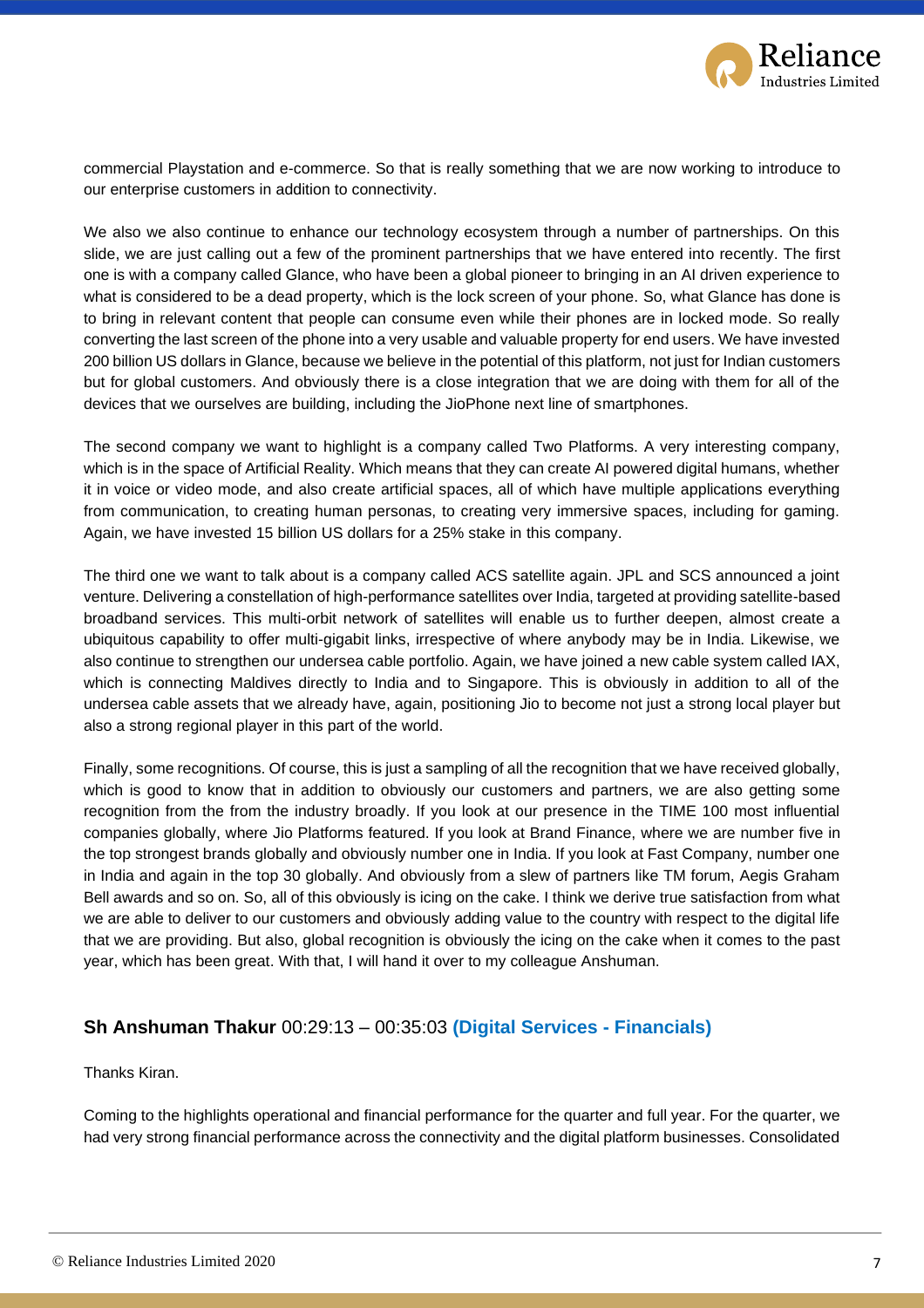

revenues for the quarter were 22,261 crores and EBITDA at 10,918 crores. Significant jump in the ARPU over 10% quarter-on-quarter from 151.6 rupees to 167.6, with improving subscriber mix and through the impact of the tariff hike that we saw in December. We had very strong gross additions, over 25 million, and that continues to be healthy. As has been over the last several quarters, we have done over 20 million gross subscriber additions. The customer base at the end of the quarter was at 410 million. Some reduction in the net base mainly on account of the SIM consolidation behaviour that we saw even in the previous quarter after the tariff increase that seems to be abating now, with the total impact of the tariff increase now more or less, we are completing one full cycle of recharge.

Data traffic continues to be very strong, 48% year-on-year increase in the total data being consumed on the network, with overall traffic of 24.6 exabytes for the quarter, over 8 exabytes per month. And this continues to show a very strong healthy growth trend. Kiran spoke about the investments that we made and the partnerships that we have entered into with Glance, Two Platforms and SES. So, sustained scaling of the business across all the verticals.

There's been a very significant increase in ARPU over the last couple of quarters, and even more so in the last quarter – 10.6% quarter-on-quarter increase in ARPU, improving subscriber quality. Also, the wrap up of our FTTH and business and follow through of the tariff hike on the ARPU, all of which have helped in the ARPU increase, but also very heavily increase in per capita data and voice consumption. So, as you can see in the chart at the bottom, the per capita data consumption has now gone to 19.7 GB per month on a base of over 400 million subscribers, and that continues to show very strong growth trend. And this is something which shows that the customer engagement is improving, and the customer activity levels is improving as time goes by.

These are the key operating matrices for RJIL, our connectivity business. As I said, we ended the quarter at 410 million subscribers. The very healthy gross additions of over 35.6 million getting offset by decent consolidation. But that trend seems to be coming to an end now. ARPU 167.6, 21% YOY increase in ARPU, over 10% quarter-on-quarter increase. Data traffic grew by 47.5% year-on-year to 24.6 exabyte during the quarter, and very handy per-capita voice and data consumption. As you can see, data consumption per capita has grown from 13.3 to 19.7 in the last one year, and even voice consumption has shown a very healthy increase from 823 minutes to 968 minutes per user.

Key financials for the connectivity business that is RJIL. Operating revenues of 20,901 crores. That's a healthy 20% year-on-year increase, with partial impact coming on account of the tariff increases. EBITDA at 10,554 crores, EBITDA margin of 50.5% -- the first time RJIL has crossed the 10,000 crore EBITDA mark. If you recollect, JPL had crossed it last quarter and RJIL showed an EBITDA increase of 27% year-on-year. So, growth momentum and also the operating leverage as we see the business growing continuing to get more subscribers and more revenues. The operating leverage should help us in improving our margins further.

Coming to JPL, the key financials operating revenues at the consolidated JPL level that's Jio Platform Limited was 22,261 cores, a 22% year-on-year increase. EBITDA growth of 27.4% year-on-year to 10,918 crores and net profit of 4298 Crores for the quarter.

And moving on to full year numbers. Operating revenue for the full year for Jio Platforms Limited was 81,587 crores, which grew from 73,503 crores the previous year. EBITDA came in at 39,112 crores. The EBITDA margin was 47.9% for the full year, but as shown in the previous slide, it's inching closer to 50%. With every quarter increase, EBITDA margin grew by 3.9% year-on-year with the benefit of the ARPU increase and the operating leverage. Strong net profit growth of 23.6% to 15,487 for the full financial year. So, despite COVID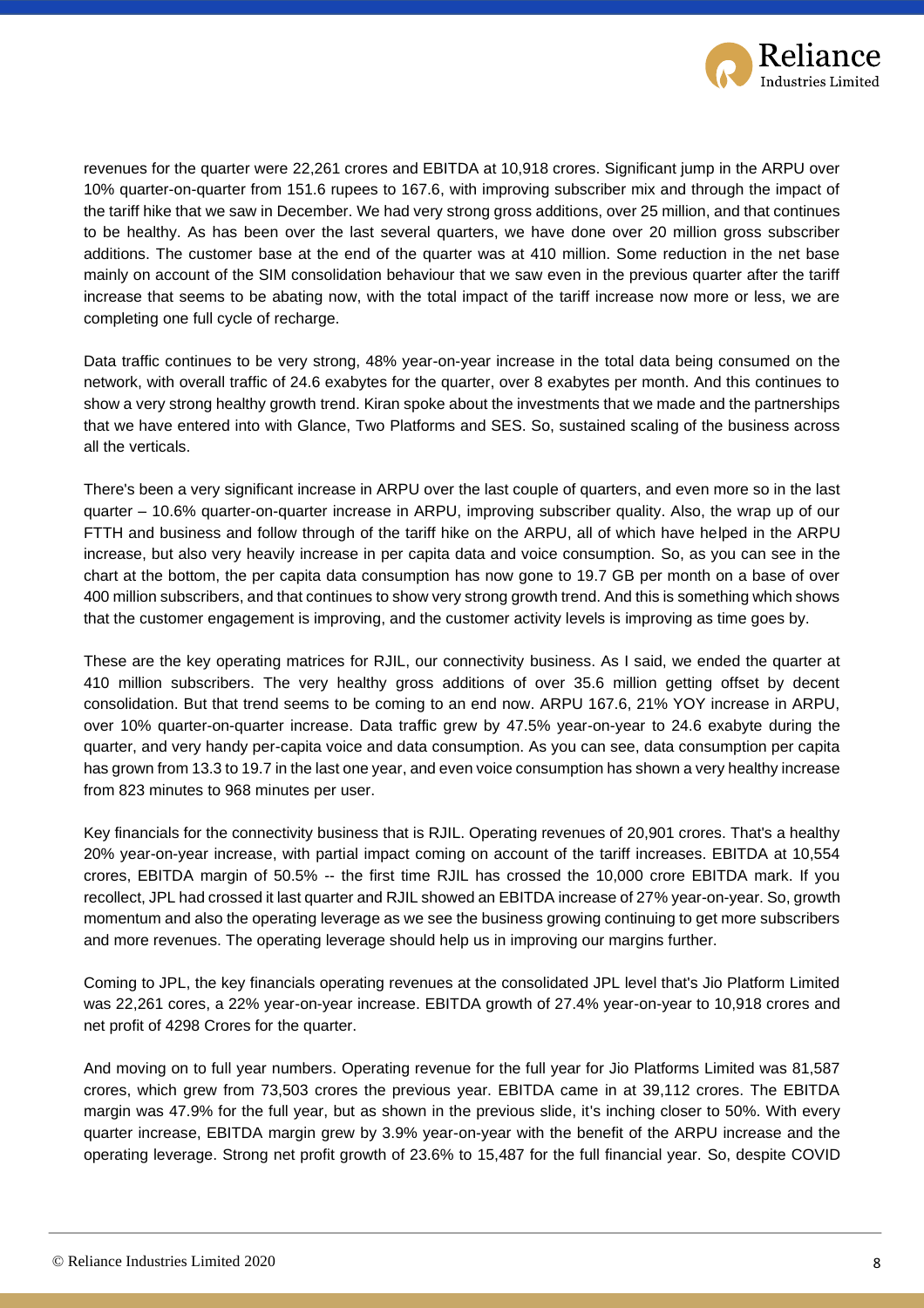

challenges, or if you're aware that we lost time we went through some hardships, especially during the Q1 of the financial year, and some of that impact in the Q2. A very strong operating and financial performance on the whole for the full financial year and very good momentum as we as we have started the next financial year.

With that, this is the last one Jio Platforms, I'm going to hand over to Gaurav to take you through the Reliance Retail results summary.

#### **Sh Gaurav Jain** 00:35:04 – 00:57:52 **(Reliance Retail)**

Thanks, Anshuman. Good evening to all. Before I can give you a walkthrough of the full year highlights for the year, let me just spend a minute talking through the operating context. This year has been challenging for us, given the spread of two waves, which was the Delta which impacted the quarter 1 performance and also Omicron which impacted the fourth quarter, during which there were several operating restrictions which got imposed, which impacted service delivery, store opening and expansion plans. Despite these adversities, we operated about 87% of our stores and also had about 81% of the footfalls to pre-COVID levels. Despite these adversities we made all attempts and all our employees rose to the occasion to ensure that all our customers are served to their best service expectations. But that said our performance for the year has been very very strong. All time high revenues and profits over delivered this year. Revenue base of close to about two lakh crores with a milestone EBITDA profit of over 12,000 crores was achieved. We crossed a milestone of 15,000 stores during this year with over 2500 stores launched this year. This operates to about 7 stores per day kind of store opening rate. What is also worth noting is that we have expanded close to about 8 million square foot of operating space which is our highest level in any given year. We now have about 42 million square foot of operating retail space.

Our efforts in scaling up digital commerce and new commerce businesses are on track, and we continue to make new highs quarter after quarter. Digital orders are up 2.5x, merchant base is up 3x over the course of the year. Our share of business through all these new emerging channels is at about 17%. While we continue to invest in expanding our reach through stores and platforms, we also are investing in our supply chain capabilities. During this year we have expanded the warehousing space to 22.7 million square ft which is double that what we started with before the start of the year. The with our customers continued to grow and our loyalty customer base stands now at 193 million customers which is up 24% year on year. We continue to bolster our capabilities through acquisitions and partnerships and that's not just building portfolio brands but it's also about service capabilities, it's also about unique products that we are able to bring to our customers and we have spent close to about 9200 crores during the course of the year in bolstering these capabilities. One of the ethos of Reliance Retail is all about inclusive growth and the cornerstone of inclusive growth is about jobs and reskilling of people. It has been an unprecedented period with 150,000 new jobs being added. It is the highest by any company this year given the impact of COVID especially. Our employees base is well over 361,000 people. So, all in all it has been a period where we have resumed our growth momentum as the impact of COVID has subsided with the end of the year.

Looking at the financial performance – so our gross revenues at 1,99,704 crores. At this level of nearly two lakh crore revenues, we see ourselves among the top 10 Asia retailers, which is a feat not achieved by any retailer in the country. EBITDA growth at 26% at 12381 crores. Our EBITDA excluding investment income grew at 29%. Our EBITDA margins grew by 10 basis points delivered at 7.1% and profit after tax at 7055 crore against 5481 crore last year.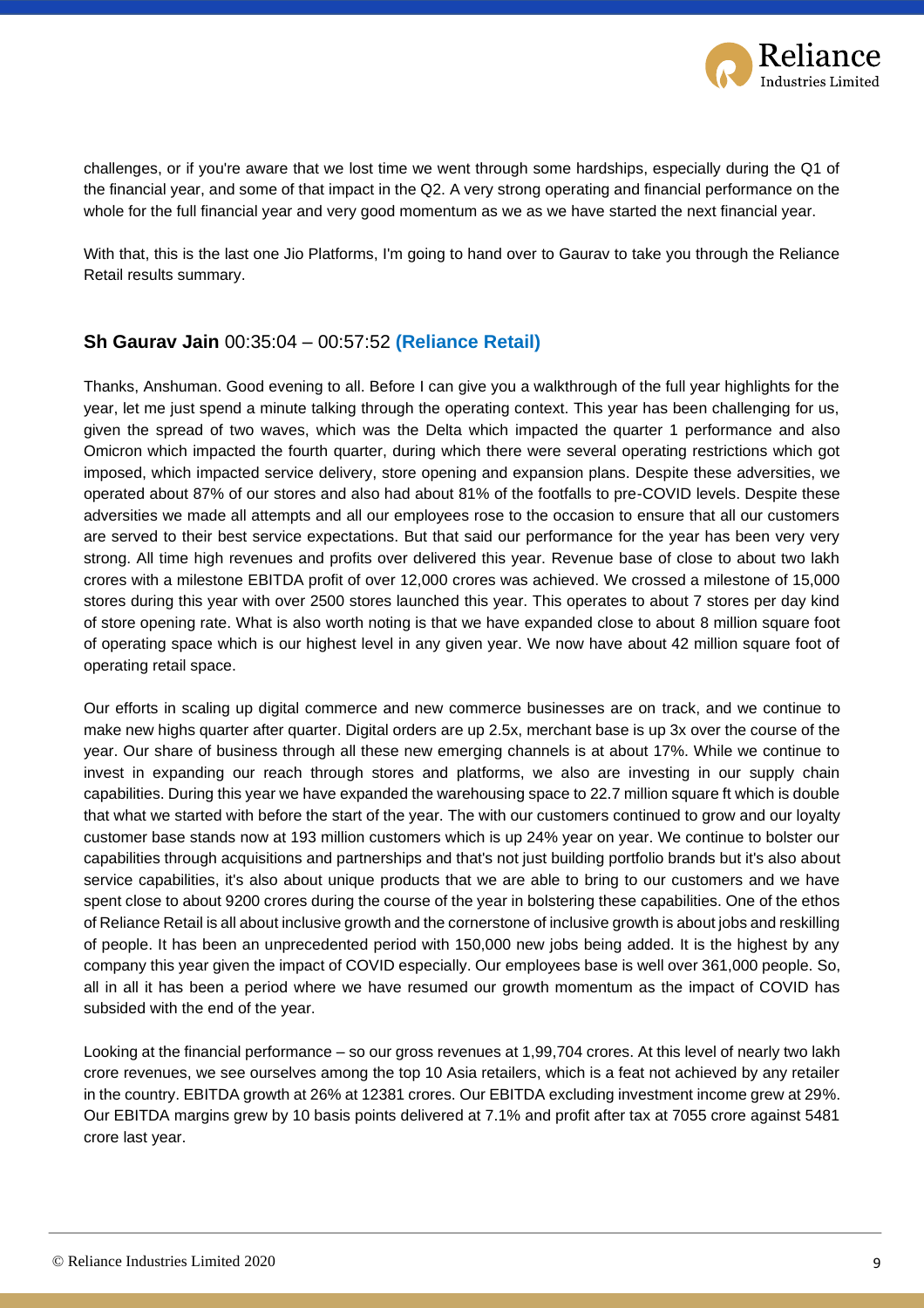

While we are improving our service capabilities, expanding our engagement with the customers, all our efforts are also getting noticed by various industry forums. So, some of the key recognitions are shown below. Some of them are very heartening to see. So, we ranked 56th in the Global Powers of Retailing by Deloitte list of the world's largest retailers. We continue to rank second fastest growing retail company in the world. We are also ranked third in the list of Fast Company's Most Innovative Companies for Asia Pacific for JioMart platform. Some of the other recognitions were with regard to great places to work certification. Association of Talent Development award one of the most coveted awards in the industry and most admired retail group from Images, MAPIC and others. So, some key recognitions that we received during the course of the year.

Talking about the fourth quarter highlights and again, just giving the context of where we operated. Normal store operations were impacted in January because of disruption brought by Omicron strain, which actually impacted normal operations of stores and footfall really dropped during the month.

So, I think I was talking about the operating environment. It was challenging environment at the beginning of Omicron strain, but at the end of the quarter, there was a return to normalcy. And that's what we see on the right side of the curve shown there. And we see footfalls gaining beyond the pre-COVID period at 104%.

With cases subsided and also the restrictions being relaxed, we saw consumer sentiments also improve.

Gradually at the end discretionary spend, came back. All through the period, not only just in this quarter, but also through the entire COVID period, we have seen the resilience of small towns and over two thirds of our stores and digital commerce platforms actually get businesses from small towns and that has really led to our business recovery even in this quarter.

So, some of the key call outs for this quarter. So, our revenues have been all time high for this quarter. The base of this growth has been well rounded with double digit growth across all the consumption baskets, year on year. Our EBITDA performance has been strong. Operating EBITDA has been even better than the festive quarter, which is a very strong period and mindful that last quarter was also our best quarter performance. Momentum on new store opening continues. We opened 793 stores during the quarter additional 1.6 bn square feet and digital orders as well as merchant partnerships continue to scale further.

So, the growth momentum has sustained through the quarter for us. Looking at the growth, again broad-based growth across all the consumption baskets at 58,017 crores for the quarter against 47064 crores for last year, same period. Record revenue performance it's a growth of 23%s led by consumer electronics and fashion lifestyle, but it's really grocery which is the most resilient business. That business recorded all time high revenues. And that has been across all the channels not just our stores, but also digital commerce channel led by JioMart as well as our new commerce merchant partners. So digital and new commerce as a channel now contributes 19% of sales. So very broad-based growth across the business. On the profit side, resilient delivery for us. EBITDA performance is 2% up year on year at 3705 crores against 3617 crores last year, EBITDA from operations is 16% up year on year.

Growth has been brought by again grocery and fashion lifestyle revenue as the business rebounded and also the continuous emphasis on ensuring that the costs are within the control. So, our operating EBITDA is at a new high for this quarter.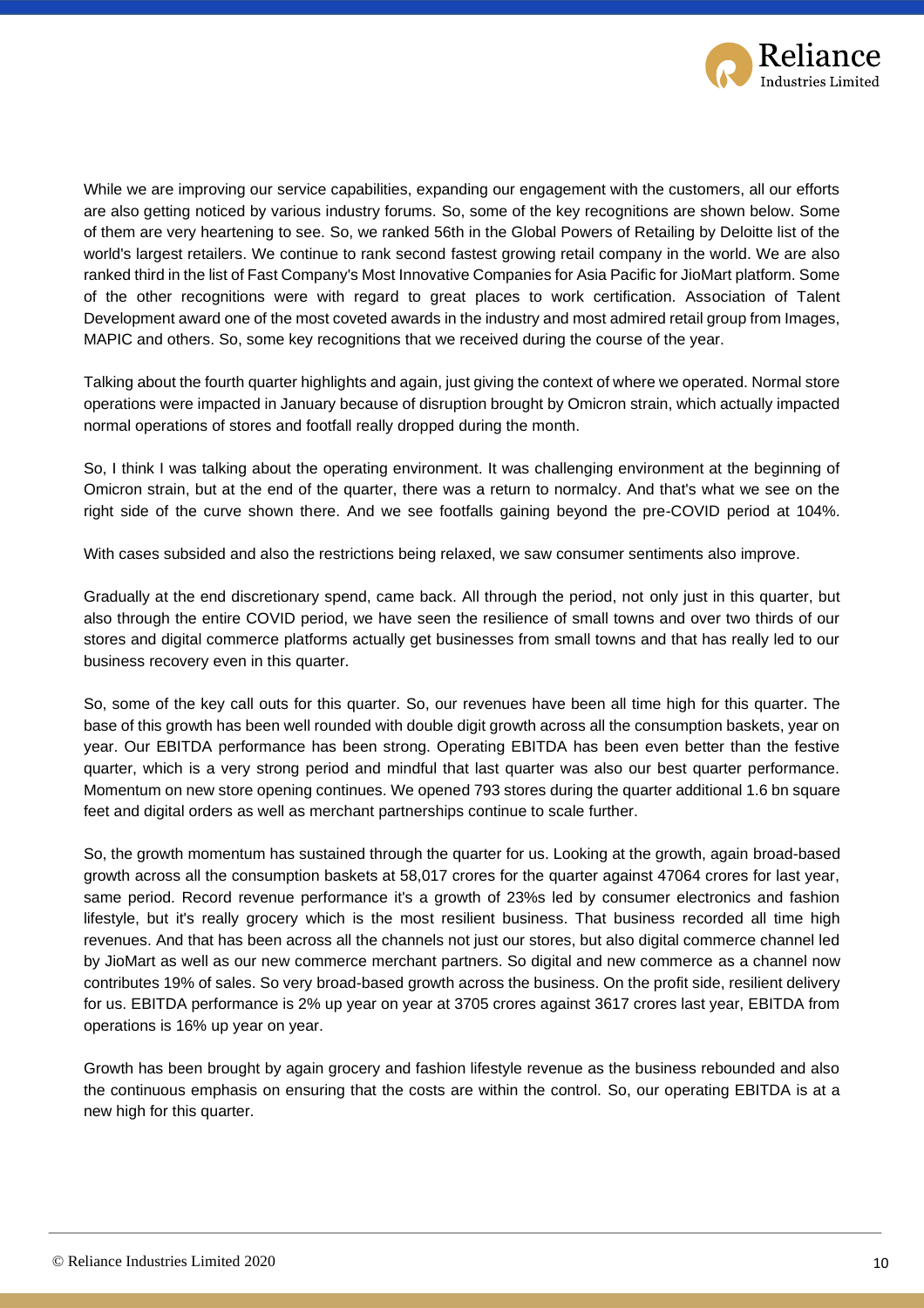

Our focus on our infrastructure expansion is on track. So, we want to announce 2566 new stores during the course of this year, 793 stores for this quarter, additional 1.6 million square foot of space with about 42 million square foot total operational.

So, while we are focusing on additional stores and strengthening our reach to our customers, it's really our investment which is also in the backend. So, we have added 71 New warehouses and fulfilment centres with an area of 3.1 million square feet of space during this period.

Talked about job creation, which is really the cornerstone of our initiatives of inclusive growth. So, 75,000 new jobs created in this quarter alone and our employee base is well over 3,61,000.

We have also been focusing on strengthening our brand portfolio and we announced a series of partnerships and acquisitions during the course of the quarter. The focus has been strengthening our portfolio of Indian fashion brands. So, the transactions with Sandeep Khosla, Abu Jani, Abraham Thakore, Rahul Mishra, AK-OK were really towards building that strong portfolio. The investment in Clovia further strengthens our position in the intimate wear segment. So, with Clovia, Zivame, amante, Marks and Spencer and Hunkemoller, pretty much we now have presence across various income segments and customer choice segments.

Looking at the financial summary for the period, gross selling at 58,017 crores up 23% year on year EBITDA at 3,705 crores 2% up year on year, profit after tax at 2139 crores against 2247 crore. So very strong revenue and profit performance delivered for the period.

Looking at some of the key initiatives that went through our businesses to start with consumer electronics. So, business has sustained the growth momentum and the double digit really came to stores, which is led by mall recovery. So just reminding last year was the period when there was still widespread restrictions in the mall operations. This year we've seen the restrictions have been relaxed and we've seen customer footfalls build up in mall stores.

Digital which is our big box all and over big format. We offer over 200 brands in a very experiential buying experience for our customers, that as a chain has now crossed a milestone of 500 stores. Talking about the 26th Jan event I think we continuously strive to make these special days more interesting and better for our customers and despite the presence of Omicron during the January period we strived hard with some BEST OFFERS and best products.

And during this period, we saw the 26th January to be our best ever period with 20% growth year on year. Our conversions also grew by 150 basis points during this period. And the growth for the quarter not just came across some of the categories like laptops, TVs and mobiles but it was quite widespread. But the star performer for really the categories has been AC sales and that's also led by early summer and also harsh summers. We have ensured that we are well stocked, and we ensure that we are able to deliver the products to our customers across the country.

On the JioMart side, we launched the category, consumer electronics category on JioMart. Some very impactful campaigns to engage with our customers. We launched new products across to the course of the quarter to remain relevant with our customers. On the own and the licenced brand side, which is driven by LYF, Reconnect and the portfolio of licenced brands like Kelvinator and BPL. That segment has grown 70% quarter on quarter through local activations and also launch of several variants of new products and SKUs. On the JioMart digital which is our new commerce business that business is gaining strength and the entire value proposition is now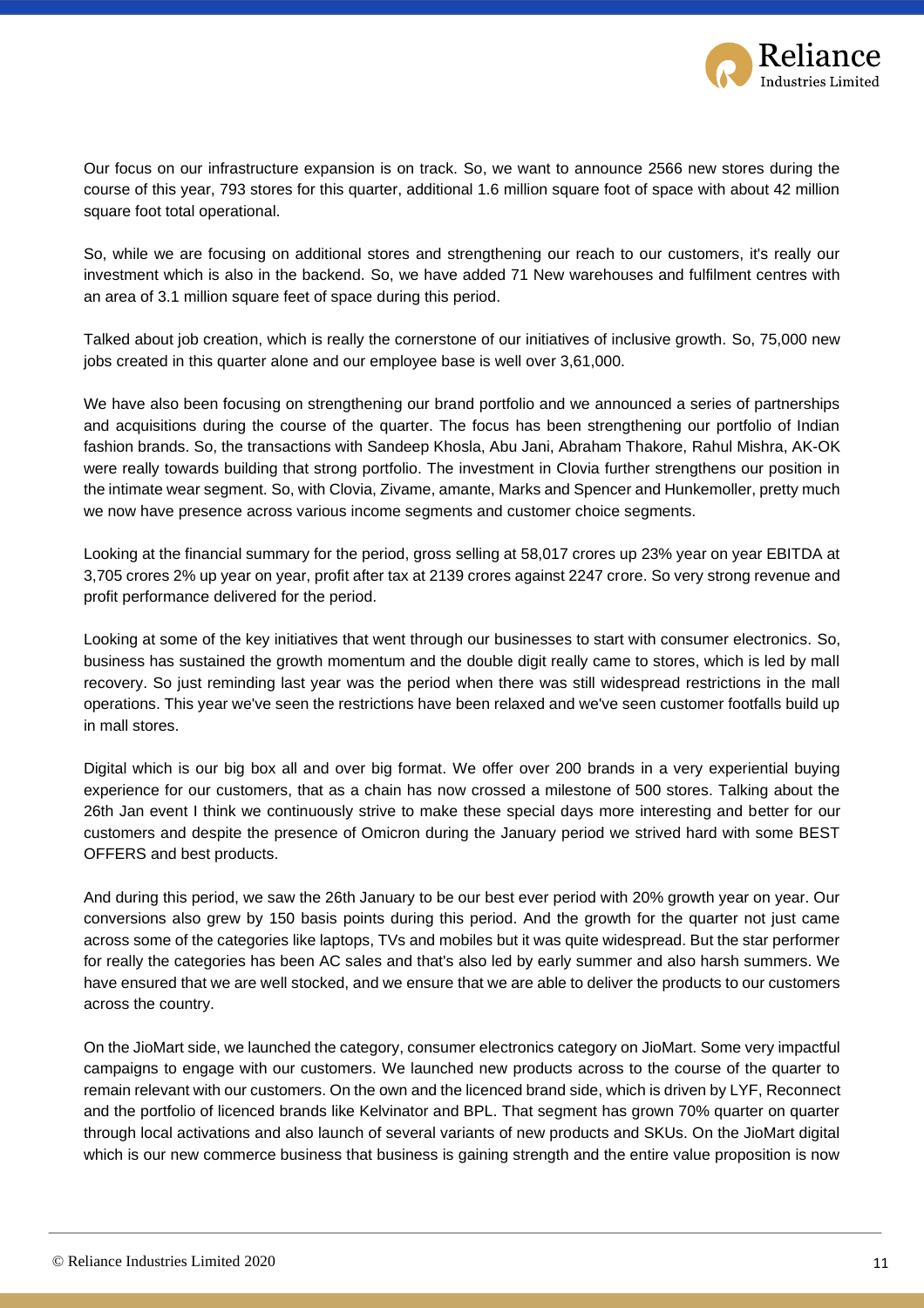

getting well accepted by merchant partner base. We have seen a 50% growth in Merchant partner base sequentially and we continue to engage with them further.

Talking about the fashion lifestyle. It's really a resilient performance, which has come from small towns, which ensure that the customers came back to stores during the quarter soon after January Omicron Period. So, we've seen footfalls surpass pre COVID period and also build-up of average bill values by 27%. So, it has been a robust growth over the last year for our apparel and footwear business. We ensured that there is a freshness of range in our stores and our platforms. So, we also did an early inward on spring summer range.

But what we also saw is that, with cases subsiding and normalcy returning, so offices reopening, schools reopening there was a sudden rush of wardrobe refreshing by families and we saw some of the categories like menswear, especially formal wear bottoms and top, casual wear, office wear kids wear, open footwear are doing particularly well during this period.

On the small towns, which is our big focus area, Trends Small Town is a format that crossed 600 stores and we announced last quarter that we had crossed over 500 stores as a milestone. So, we continuously are upgrading and ensuring our reach is further with more stores. So, we added 100 stores this quarter alone. On AJIO our performance is all time high. So, we are making records with every passing quarter. Our growth is driven by catalogue expansion and also impactful campaigns. So, the campaign like All Star Sale campaign is one of the big properties that now AJIO is driving that is helping increase conversions. It also helped making March as the best ever month for the platform. And all of this is also helping us to really democratise fashion. So, we are now taking fashion into really the small towns and really connecting that Bharat with the fashion pyramid of what India as well as the world has to offer. So over two-third of our orders really come from small towns. And it just ensures that you know the most and the best of the fashion is really made available to all customers across the country.

On the new commerce side, revenues up 3.5x over last year; our catalogue continues to be strong; 55% growth year on year and we continuously adding more labels, brands we also launched four of our own brands in the value segment.

It's really the promotional events, which is building more traction with our merchants and our average value per merchant has doubled year on year. So, there is a lot of value which our customers especially these small merchants are seeing through the broad range and also the promotion that we are bringing to them.

The strong traction from small town merchants remains on track; so two thirds of our business or even a little bit more or 70% of our business really comes from tier 3 towns and below. So, it's really our reach into the small towns which is really giving us that growth platform.

Talking about jewellery, so jewellery has been a volatile business during this quarter that's largely driven by volatility in gold value, but what we have seen is very resilient performance through this period which is led by small town growth but also the wedding season which continued in the quarter.

One of the focus areas for our business is to drive diamond jewellery and that actually gives us a much broader palette for building designs for our collections. So, the diamond share has improved by 230 basis points year on year.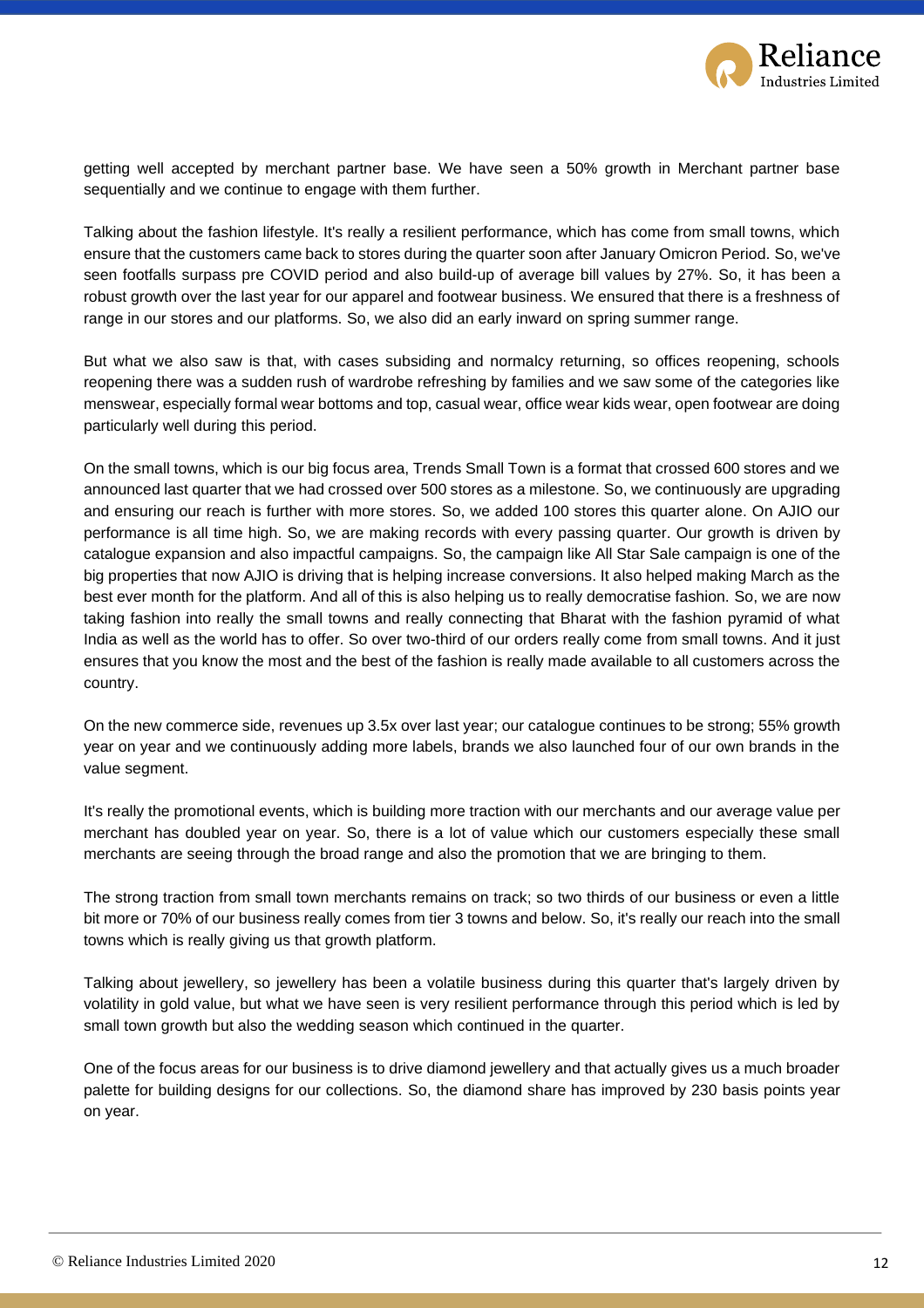

On the partner brand business which is really our premium brand play. We are the partners of choice with over 45 global brands in our portfolio. That part of the business demonstrated strong double-digit growth led by the mall recovery as well as continued business coming from digital commerce platform.

We also strengthened our portfolio through the strategic partnerships that I talked about. That is strongly led by the focus on strengthening the Indian fashion designer as an offering. Zivame which is the leader in intimate wear, that as a business has been on a double-digit growth year on year.

The platform has been focusing on strengthening the product portfolio and that is also being guided by the marketplace model. With more and more brands and categories introduced. The Grand Laundry Festival is also one of the big properties which is an annual property, and that property did 3x growth in traffic and orders as compared to the rest of the period for the year, so it is become more and more meaningful and getting more and more traction with our customers.

Yes, grocery has been a very resilient business for us throughout the period but also visually see that as the stores have opened up the customer force and back to people with levels in our stores.

But what is heartening to see is that customers have been using Omni channel capabilities for they have been getting the benefit of the convergence of technology and physical stores. Those customers are shopping on both channels and are buying about 35% more when customers were shopping at single channel. So really the play of omni-channel is really come to life through our offline and online conversions.

One of the milestones for us has been that we have been able to operationalize over 2000 grocery stores across the country. On JioMart we continue to scale high with the addition of new categories, electronics and beauty got added.

We invested in Milk Basket and the subscription business has now doubled year on year since the time we integrated that business. We have expanded that business into newer cities like Jaipur Chennai and that expansion is also well tested and is now ready to scale up.

Talking about the new commerce business or merchant basis of forex, year on year, older merchants have been buying significantly more. Also ordering more and also ordering a wider set of product lines. So, it is a fantastic story to really talk about how our Merchant partners, small kiranas are really finding tremendous value in associating the Reliance platforms.

We have been looking at adding more specific, region-specific assortment, also augmenting our supply chain capabilities to ensure that our delivery times are shorter and more dependable.

Talking about Pharma – store productivity and online orders have really doubled during this period, which is led by better offers also wider range and also deliveries. One of the main reasons has also been our focus on integrating with the hyperlocal capability. So, 30% of our orders are now being delivered through our stores across 8000 PIN codes. Our focus on expanding our range of products is really taking shape. Our catalogue is 40% up year on year and outside of the prescription drugs that that we offer, we are looking at adding a wide range of products on the OTC, beauty, ayush and homeopathy side as well.

New commerce efforts are now expanded to 1900 cities and our Merchant bases doubled on quarter-on-quarter basis.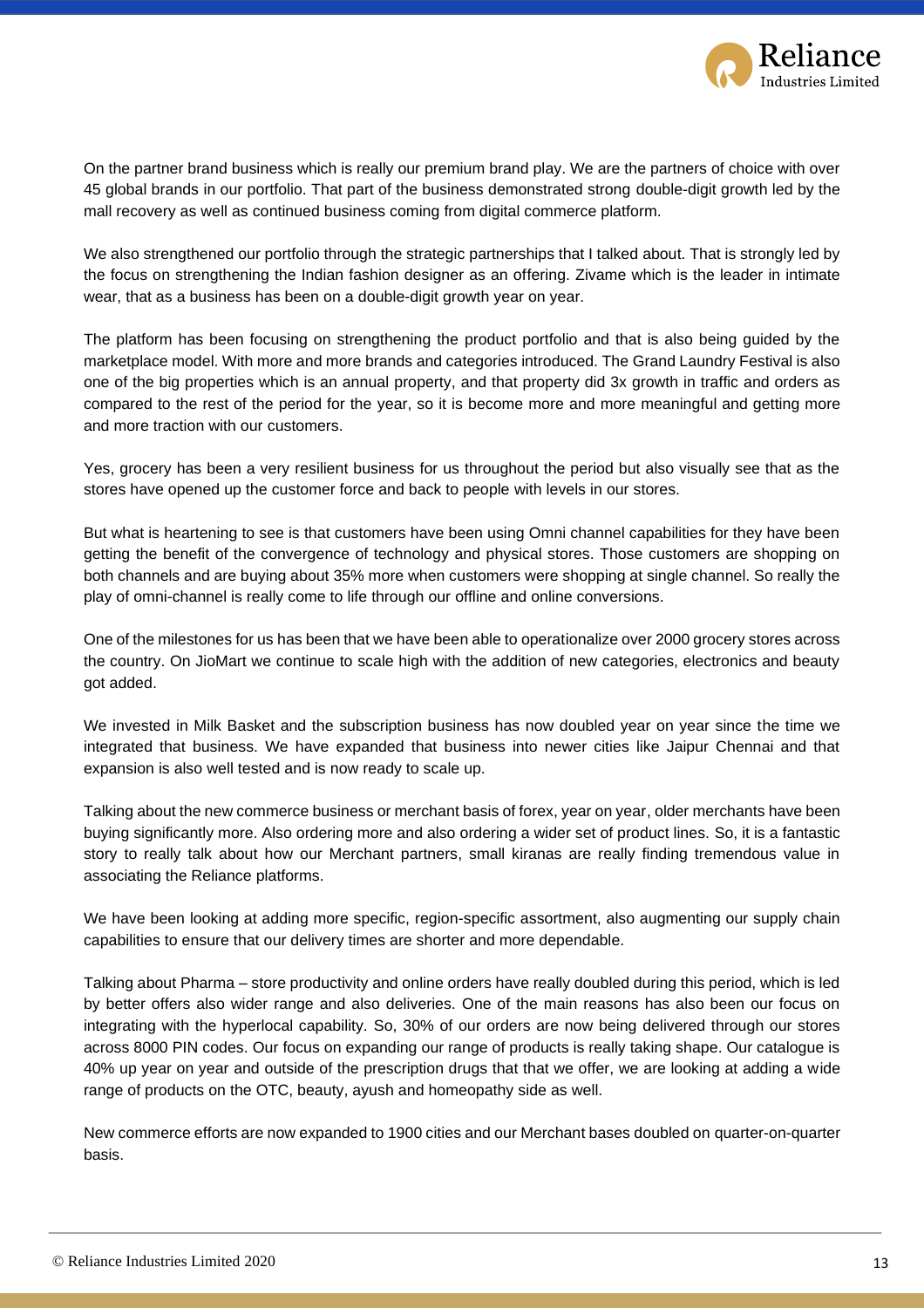

On the Urban Ladder side, our business has been strong over the last year with improved walk-ins, also higher conversions. But one of the things that we have been really pushing for is expanding our base of products and ensuring that we become a destination. So, the presence of third-party brands is really helping us scale up that part, our product portfolio has grown 5x year on year during this period.

So, as we look ahead, into the new year for our business, the priorities are very clearly charted out. So, we are looking at delivering a very strong and uncompetitive growth in revenue and profits. Some of these initiatives would be centred around accelerated expansion. So, we will take all our formats into new geographies. We would look at continuing to strengthen digital commerce as well as our omni-channel capabilities across businesses. We would be onboarding new merchants across the categories and geographies and also ensuring that we also improve on the wallet share of all our partner merchants. We would look at augmenting our product design and sourcing capabilities which is really one of our big competitive strengths. And we would look at growing our own brand portfolio. And of course, looking at how to scale up all the new businesses that we have acquired and also started over the course of recent times. So that's really what I want to talk about On Reliance Retail.

Over to you.

#### **Sh Sanjay Roy** 00:57:53 – 01:02:48 **(Hydrocarbons - Exploration & Production)**

So, in Oil and Gas segment, just to recap the performance for the year, with the commissioning of the R-cluster field in December of 20, and subsequently the satellite field in April of 21, a couple of months ahead of schedule, we have seen a production rise from KG-D6. Consequently, we are seeing the production increase considerably from the earlier year. In fact, we have also seen prices rise, as we know the gas markets are quite tight and prices have been elevated, and that effect we are seeing now in the revenues as well as improved EBITDA margins.

Now, going forward, we expect ceiling prices to increase to \$9.92 in the first half - that has been notified. And further we expect increases going from there onwards in the second half of the year.

Next slide, please.

So just to recap the quarter gone by, gas production was steady. The EBITDA was lower simply because of the US shale divestment. There were certain tests that we had to carry out to validate our understanding of the reservoirs and some of the well intervention jobs. So consequently, we saw a slightly lower EBITDA, but we expect this to increase in this year, particularly as we bring on stream MJ fields.

So currently, we are producing around 20% of India's domestic production. We expect to increase that to 30% with the commissioning of the MJ field in the next 15 to 18 months.

Next slide please.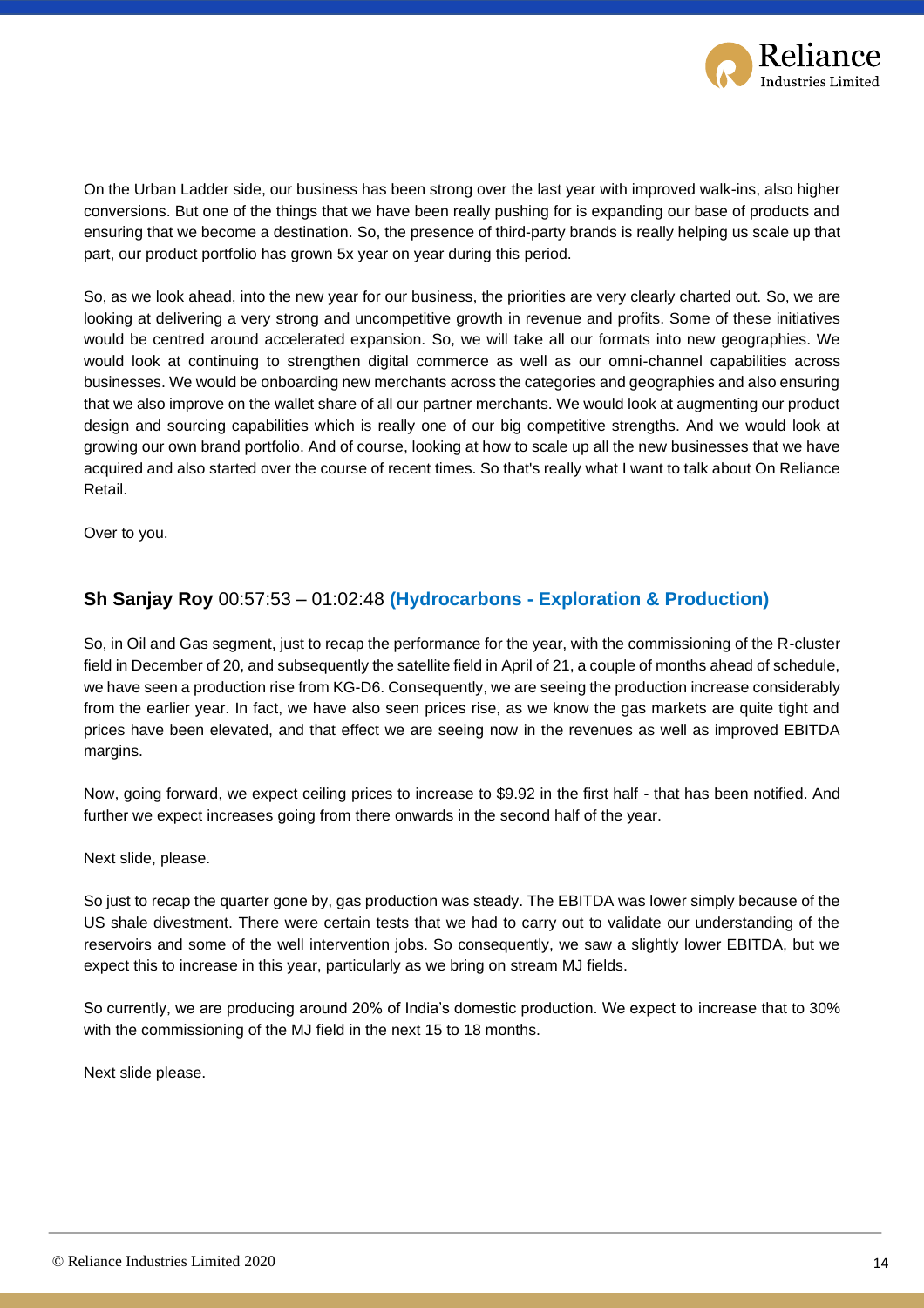

So, the MJ field is very much on track. We have now drilled all the wells and we expect to undertake the lower and upper completions over the next few months. The FPSO is on track. It is coming together, and we expect that to converge with the completion of the wells towards the end of this year.

In fact, the final offshore installation campaign is also – although we had a little slightly challenging circumstances because the weather window was not as kind as in the construction window within December and mid-April. But nevertheless, you know, we are tiding over the challenges, and we expect to bring this field on stream by the end of year.

And meanwhile in the block KG-DW1, which is contiguous to this KG-D6 we will be carrying out exploration activities with the perspective that we can monetize any resources by leveraging the existing infrastructure. So, we are very much on track with our plans right now. And we expect to commission the field by the end of the year.

So just to give a perspective on the gas market and its outlook, as you can see, you know, the tightness continues. Again, it has been exacerbated by the conflict. Now in Europe as they try to diversify their source from Russian supplies, there seems to be quite a bit of competition with the Asian consumption. Europe itself consumes about 85 million tons per annum, which is 1% of global supplies. So, you know, a bit them moving away from Russian supplies there's going to be tightness particularly because there's no additional capacity coming on stream until at least 26 or so.

So, we expect this tightness to continue, prices to be elevated. And in India. We have seen a slight pullback because of the high prices. But KG-D6, which has the price ceiling, will be quite attractive because of the lower prices compared to the market prices.

That is an outlook that we believe it will meet. So, in terms of demand remain quite strong. That is the overview, essentially, forward outlook is the sustained production and increased production based on KG-D6 field as well as prices will drive value for the business. We are currently producing about 20% of India's total domestic production and we are working on increasing this to up to 30%. Thank you.

#### **Sh V Srikanth** 01:02:49 – 01:17:44 **(O2C Business, Summary and Closure)**

Thank you, Sanjay. Let's start the last presentation of the evening. The overall year-on-year demand was up at 4.7 million barrels a day. With easing of restrictions, vaccination drive, the demand increased. However, on a quarter-and-quarter basis we did see a falling demand by almost 2 million barrels. With rising oil prices on the back of the Russia-Ukrainian conflict as well as surge in COVID cases due to the Omicron variant coming has impacted polymer and polyester demand on a year-on-year basis, but in India polymer and polyester demand improved marginally with opening of economy, constrained by volatile price environment. The overall domestic oil demand increased 3.1% year-on-year on the back of road travel and passenger traffic that we saw and operating rates on the cracks.

Global cracker operating rates were down due to volatility in the international energy prices and due to the winter Olympics and fresh lockdown in China. So overall, I would say a more moderate recovery in demand with the opening up of the economy, which was constrained by price volatility.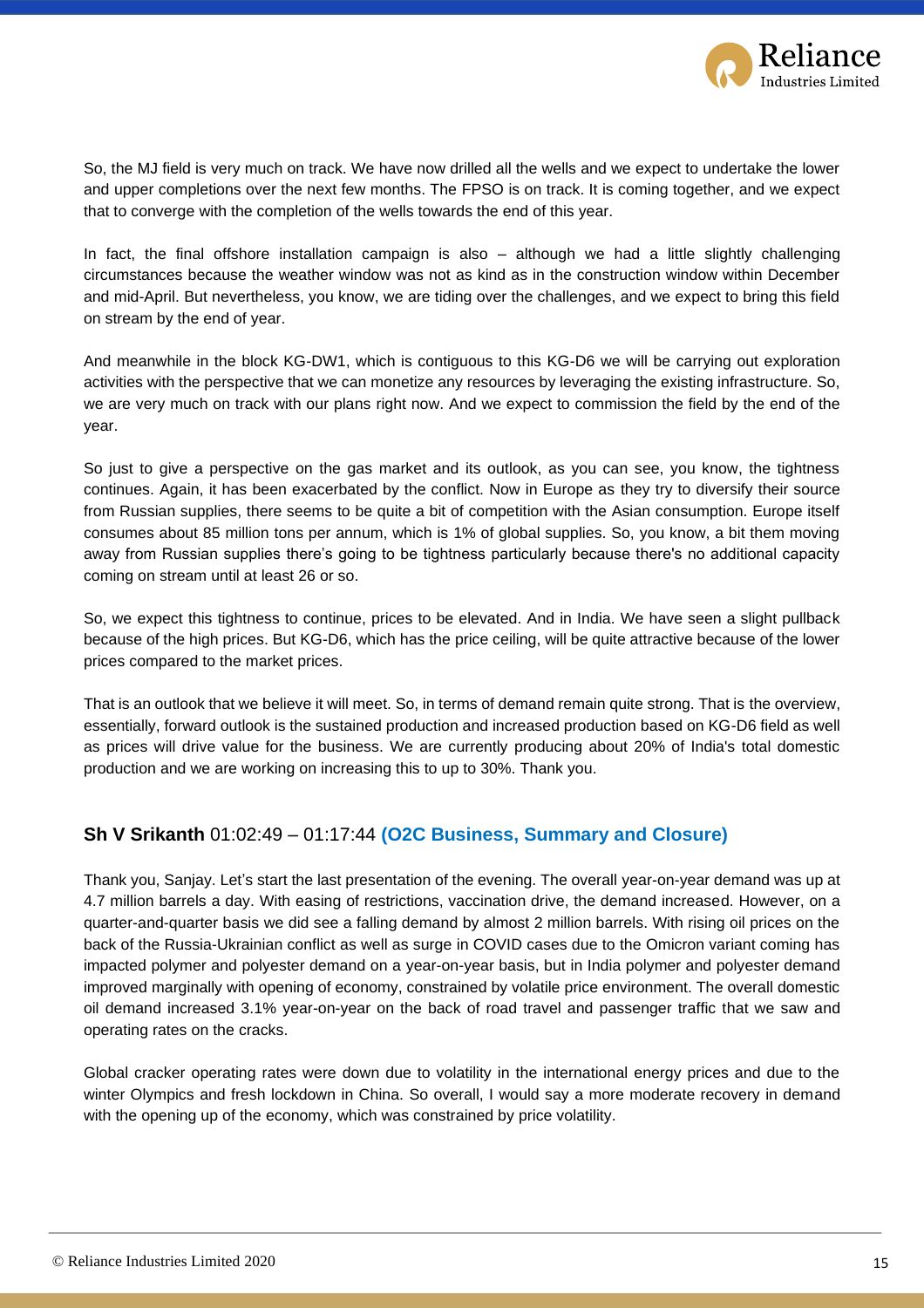

Let us move to global environment, price and margin trends. The feedstock prices increased sharply to 10 years high on the back of the conflict. Also, European bid for incremental LNG supplies pushed the energy prices significantly higher. When you look at Naphtha prices \$871 a tonne, gained 19% And this kind of move had an impact on cracking economics.

The transportation fuel product margins saw very strong growth. Among the transportation fuels, the margins for Gasoline were up 17%, Gasoil by 71% and ATF was 10% higher on the quarter-on-quarter basis. And as I have mentioned, the higher Naphtha prices impacted downstream margins, with Polymer margins coming off anywhere between 21% to 27% while Polyester chain margins were lower by about 11%.

The margins for the transportation fuel, which saw a two to three year high, has been strong as demand continued to be good with lower inventories, impact of sanctions on Russia and o limited Chinese exports supported the margins. The benchmark polymer and polyester margin declined quarter on quarter with high feedstock prices.

When you look at the domestic demand for oil the fourth quarter of FY22 on a year-on-year basis was up 3.1%. Diesel and Gasoline remained flat on the back of subdued manufacturing activity and due to the impact of Omicron. ATF saw six and a half percent year-on-year increase on the back of 37% increase in passenger traffic March '22.

When you look at FY22 v/s FY21, overall oil demand increased by 4% to about 203 million tonnes. The domestic growth has been constrained by high prices and as well as due to some restrictions.

Look at polymer demand. The demand increased 3% quarter-on-quarter basis for and on year-on-year basis demand remained stable despite higher feedstock and polymer prices. And we didn't see growth in essential sectors, especially health and hygiene, food and packaging. PVC demand fell by 2% and remained subdued because of multiyear high prices and unseasonal rains.

But when you look at FY22, polymer demand was up 8% on the back of the improved activity with reopening of the economy. The broad-based demand was driven by packaging, agriculture infrastructure and hygiene products. On polyester side PET saw robust delta on quarter-on-quarter basis. While PFY deltas were in negative.

In FY22 polyester demand was up 24% YoY from a low base. The demand in FY21 was down 14%. The demand was supported by strong revival see in the textile and the garments sectors. Higher cotton-polyester deltas also supported the sentiment. The polymer deltas on quarter-on-quarter basis were down between 21% to 27% on the back of unfavourable Naphtha cracking economics which has impacted the margins. We think Ethane cracking was very advantageous in such a high oil price environment. Of-course on the other side, the logistics constraints and higher ocean freight supported the India prices.

When you look at polymer deltas for FY 22, again it was down between 3 and 17%. You know the product price increase that we saw were anywhere between 21 and 41% which significantly lagged the Naphtha prices which were up 82% to the back of higher oil. Furthermore, in the case of Polymer the markets remained well supplied with commissioning of the new capacities.

Players in the industry with integrated operations and feedstock flexibility were relatively resilient.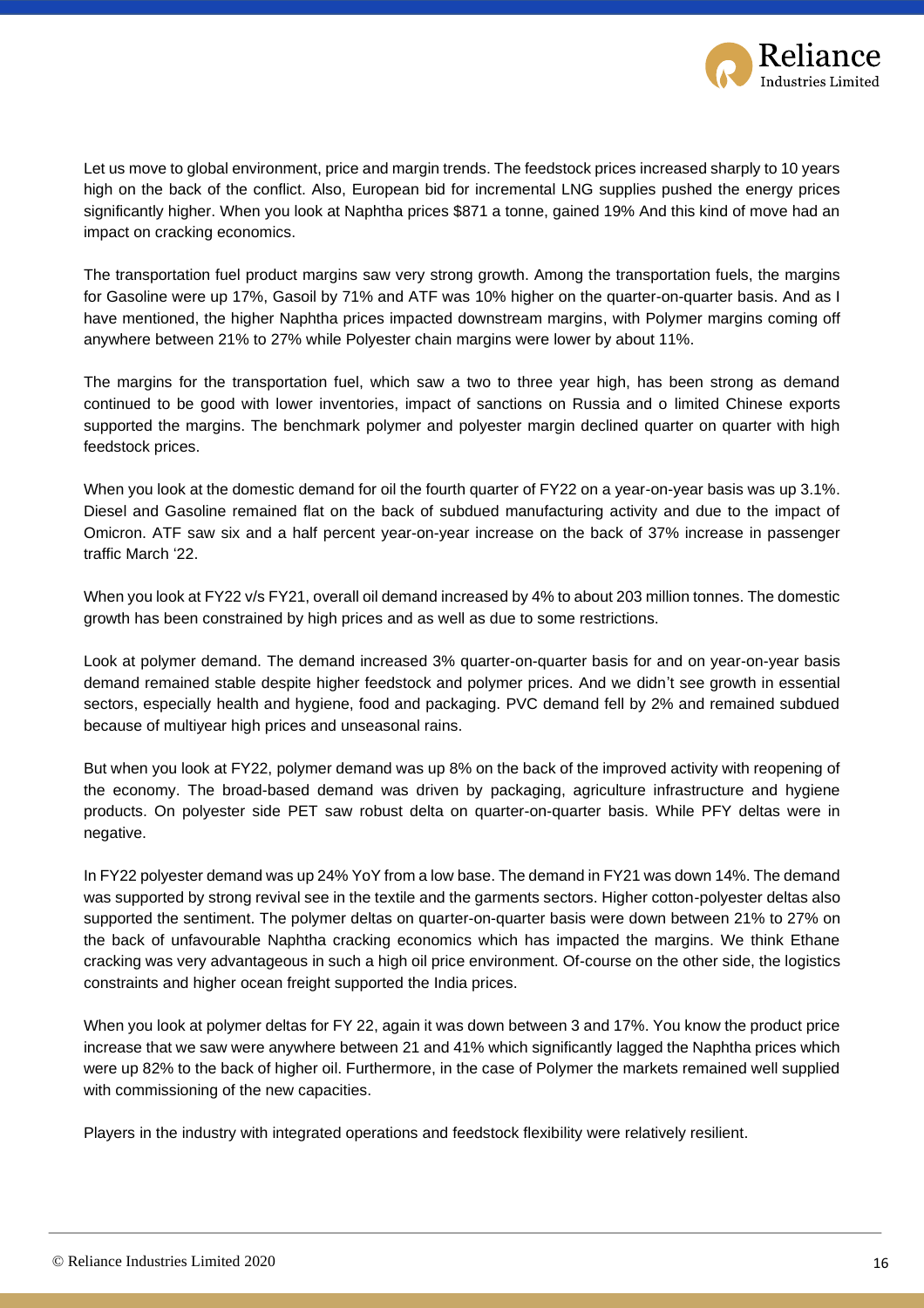

On the polyester chain margins, fourth quarter saw 11% drop as MEG and PTA margins were weak due to higher feedstock prices. The weakness was partially offset by rebound in PX margins, which increased by 46% quarter on quarter on low base. Slow recovery in global polyester market impacted POY and PSF deltas. I would say that in FY22 polyester chain delta was up 17% reflecting sharp recovery in the polyester markets however, on a low base.

Improvement in PX and PTA deltas supported the recovery, which partially offset by weak polyester and MEG deltas.

Coming back to the transportation fuel, the global gasoil demand was lower by 0.9 million barrels per day to 28.4 million barrels per day. The gasoil cracks surged in Q4 due to disruption of Russian exports in Europe. The high gas process, which resulting in demand for gasoil. And the global diesel inventory levels were down to 508 million barrels. So lower inventories and limited Chinese exports caused the big jump in the gasoil prices and we have seen this trend to continue in April.

The Global Jet/kero demand remained flat quarter-on-quarter basis at 5.9 million barrel per day but it improved by 0.2 million barrel per day quarter-on-quarter basis in Asia-Pacific region.

ATF cracks jumped by \$16 in fourth quarter about \$10 in before that and \$3 a year back. Cracks improved sharply on quarter-on-quarter basis due to Gasoil strength prompting refiners to shift from jet to gasoil, Improvement in regional aviation demand in Asia and regional winter heating demand.

Global gasoline demand declined 0.6 million barrels per day quarter-on-quarter to 25.6 million barrels per day. The Gasoline cracks were at up \$15 versus \$13 in previous quarter. The gasoline prices strengthened due to demand recovery in Asia, unplanned outages in Vietnam and Thailand and lower supplies from China. However, increased in regional inventories weighed on the cracks.

You can see there has been an increase in inventories that that weighed in on the margins and, of course sanctions on Russia that resulted in cutting feedstock supply to the us refineries also had its impact.

The overall jump that you're seeing in gasoil cracks of \$12 or \$11 for gasoline and \$9.1 for ATF these are significant compared to FY 21 which was six, three and one dollars respectively. Demand recovery, lower inventories and refinery closures led to improved cracks

If you see our O2C performance for the whole year, the revenues were up 56% year-on-year at Rs 5,93,000 crore. The EBITDA, which was higher by 38% was at Rs 52,722 crore. The full year EBITDA was at pre-COVID level which was aided by higher operating rates across sites – production meant for sale up 7.2% YoY, strong improvement in the transportation fuels margins due to demand revival and refinery closures. The margins were also supported by higher domestic sales with opening of economy. The performance was aided by the strength in PX, PTA and PP margins and feedstock flexibility. Our margins were lower due to base effect. However, we have seen higher operating rates and recovery in product cracks led to strong performance for the entire year.

When you look at for the quarter numbers our revenues have increased by 44.2% year-on-year to Rs1,45,786 crore which was up 11% sequentially. The EBITDA for Q4 has increased by around 25% to Rs14,241 crore which is up by 5% on quarter-on-quarter basis.